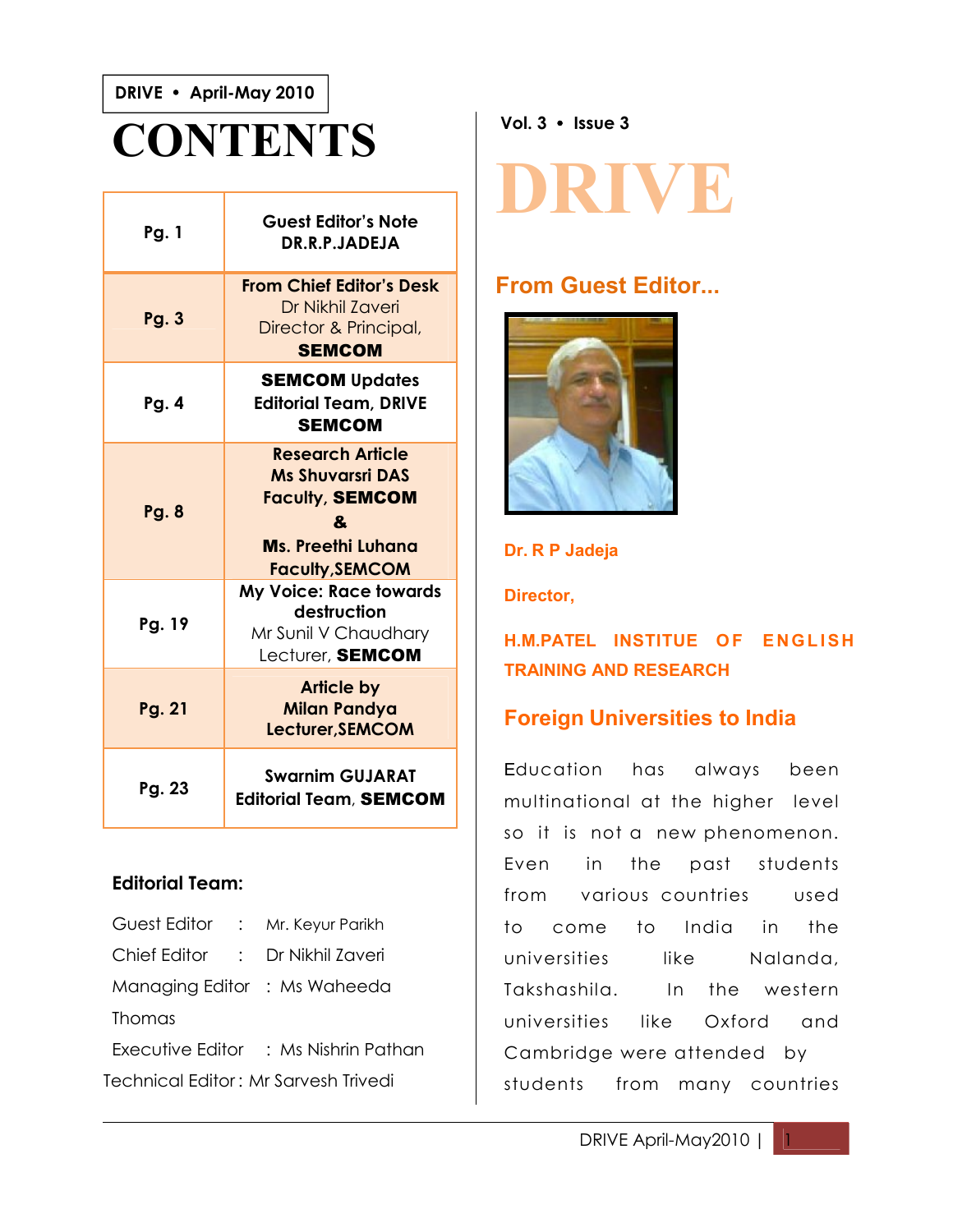across the world. Higher education is a global endeavour, yet, the present situation is different in some ways. Our country has been spending a huge amount in foreign exchange by sending students to UK, USA and other countries. At the same time we already have some institutions of International standards in India, however, they are in a small number. Now the issue is whether we continue to send our students overseas or we want to create a large number of International standard universities in India? The Services offered by the international universities will be qualitatively different. They would hire better faculties. Better physical infrastructure and  $state\Box of\Box$  the art course materials will be provided. Testing and evaluation will focus on quality and excellence rather than routine assessment of achievement. As a result of this conventional universities will have to introduce some of these changes. Competition will make it necessary to upgrade

the standards. Existing universities shall have to advance their own standards. In such atmosphere few problems in the initial period can be predicted. Due to higher cost it shall not be available to all sections of the society so the government has plans to give scholarships and loans to the weaker sections of society. Students with outstanding merit will receive some support. It is advisable not to adopt a negative approach towards it and view it as a challenge and not as a threat. We have to be prepared adequately to meet the challenges. Legally it has been imperative for the international universities to collaborate with some local universities. It is hoped that the collaboration shall be fruitful. As a matter of fact business (business for knowledge management) shall be the chief objective of the foreign universities; however, it does not imply that they are here to cheat us. I think In the long run it is a welcome step for us.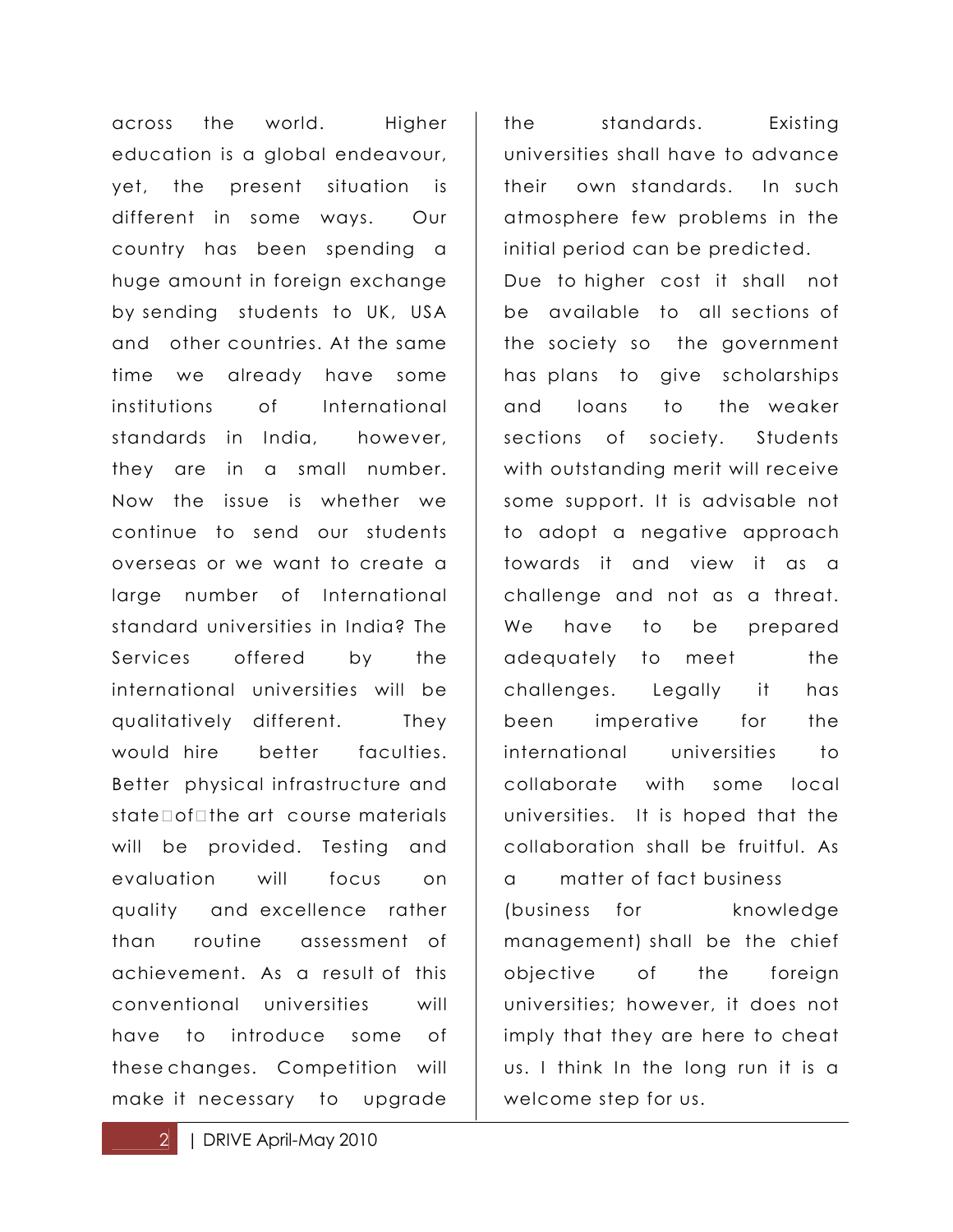#### **From the Chief Editor's Desk**

#### **What students look for…**

An Institution is a backbone of an Educational System, a system where knowledge is shared, nurtured, received, promoted, appreciated, encouraged, developed and fostered. It is a holy and pious region. It is a system which demands devotion and dedication. It is a place where knowledge is equally distributed. It creates the future of the present. It contributes to the intellectual, social and organic development of the human race. A student possesses umpteen expectations from this place. He knocks the giant gate of the institution with myriad dreams into his eyes.

The dreams of achieving the unachieved, the desires of rising above the ordinary, the crave of carving oneself into the history, an urge to climb to titanic mountains, a hope to get oneself uplifted from the mundane, are the unspoken but inherent yearnings of a students' mind with hankering approach. At such scenario it becomes distinctly important to understand and analyze the expectations of students from the Institution. If we fail to fulfill these expectations then it would be called a ruthless betrayal to the holy and sacred field called Education. It is expected from the students' part that they receive quality education from the institution. That is the first and foremost entry into their agenda list. Without it the entire noble objective would terribly drown. With the quality education it is expected that the students would receive harmonious environment for valued learning.

The environment truly plays a pivotal role in the overall development of a students' life. It works like a sun to a tree without which one cannot grow. In the same manner proper learning environment is essentially demanded or else the intellectual expansion of the students would be like a bonsai tree. The environment has to be friendly, enterous, motivating, promoting,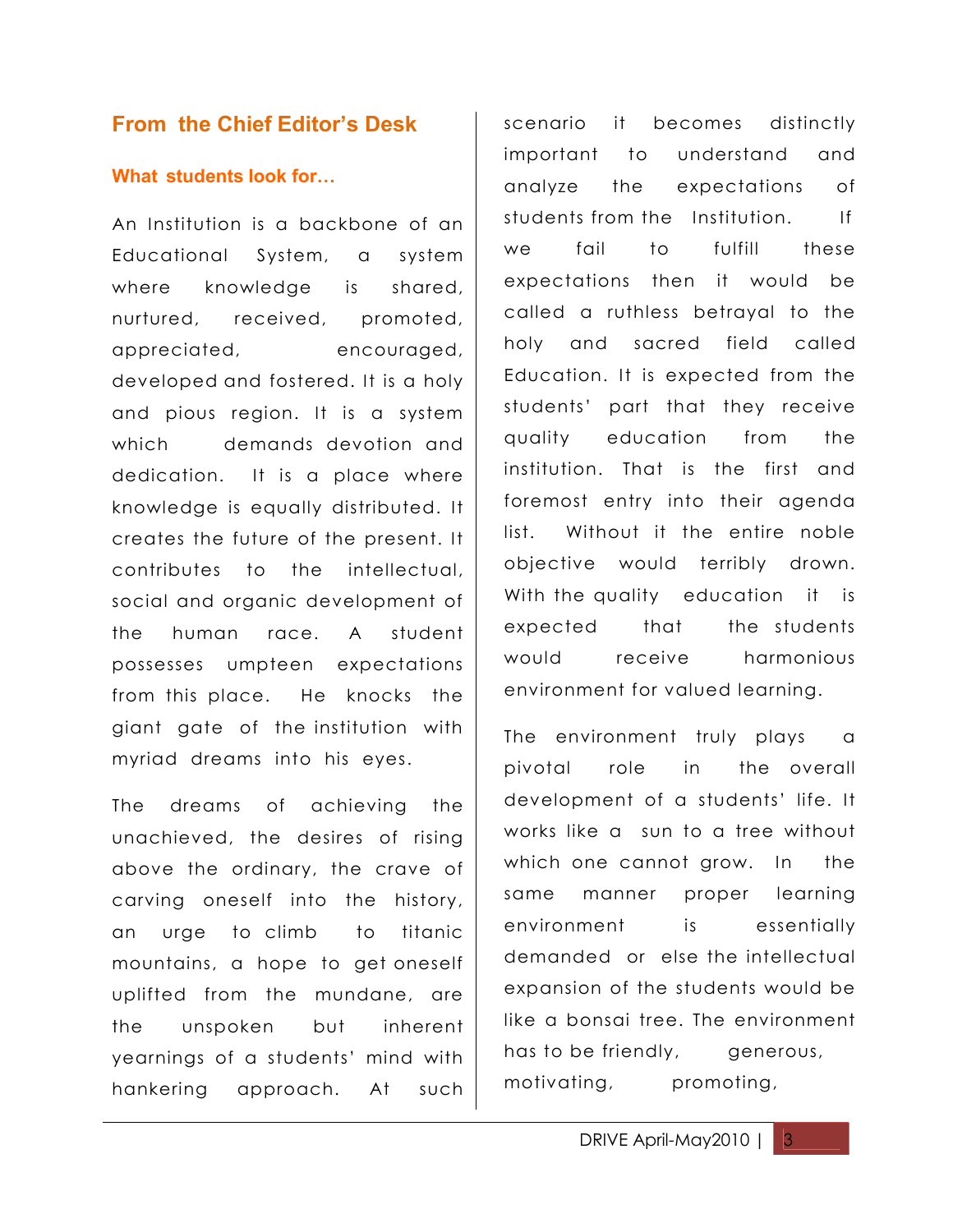competitive and appealing. It has been said that an institution is a second home for a child. It is a place where tradition, knowledge, virtues, qualities, and merits are nurtured, a place which shows and leads to the right path to success, a place which transforms a student's personality potentially by bringing drastic changes like a metamorphosis. Students expect to earn the maximum products out of their learning. It has been highly stipulated by students that the time spent by them at the intellectual adobe proves immensely fruitful, productive and fertile. The money which they have spent turns out to be the best investment for them. They can foresee themselves being a promising and successful individual after acquiring the significant learning. Truly, we ought to buckle up ourselves to fulfill the monumental expectations of the students.

#### **Dr Nikhil Zaveri**

#### **Director & Principal, SEMCOM**

#### SEMCOM **Updates**

**Career Counseling by Mr. Animesh Bhatt (The Times of India) and Educational Tour 2010-11**

Charutar Vidya Mandal is defined as one of the topmost Mandals in the entire country. Its commitment to excellence and dedication towards updating is appreciated by all. It is a unique organization in terms of incorporating and imparting quality education with distinction which strengthens the strength of its colleges. It distinctly and strongly believes in organizing various Career Counseling pogrammes at the regular intervals to ensure the quality education. Floating in the same atmosphere it organized a Career Counseling Programme to update the faculty members who were about to represent their respective Institutions in the Education Fair 2010<sup>[1]</sup>. On an auspicious eve of Gujarat's Golden birthday i.e. 1st May 2010 the FDP was organized at SEMCOM College. Various faculty members from different institutions of CVM attended it enthusiastically.

Director, Principal, SEMCOM introduced and welcomed Mr. Animesh Bhatt from Times of India, a prolific personality as an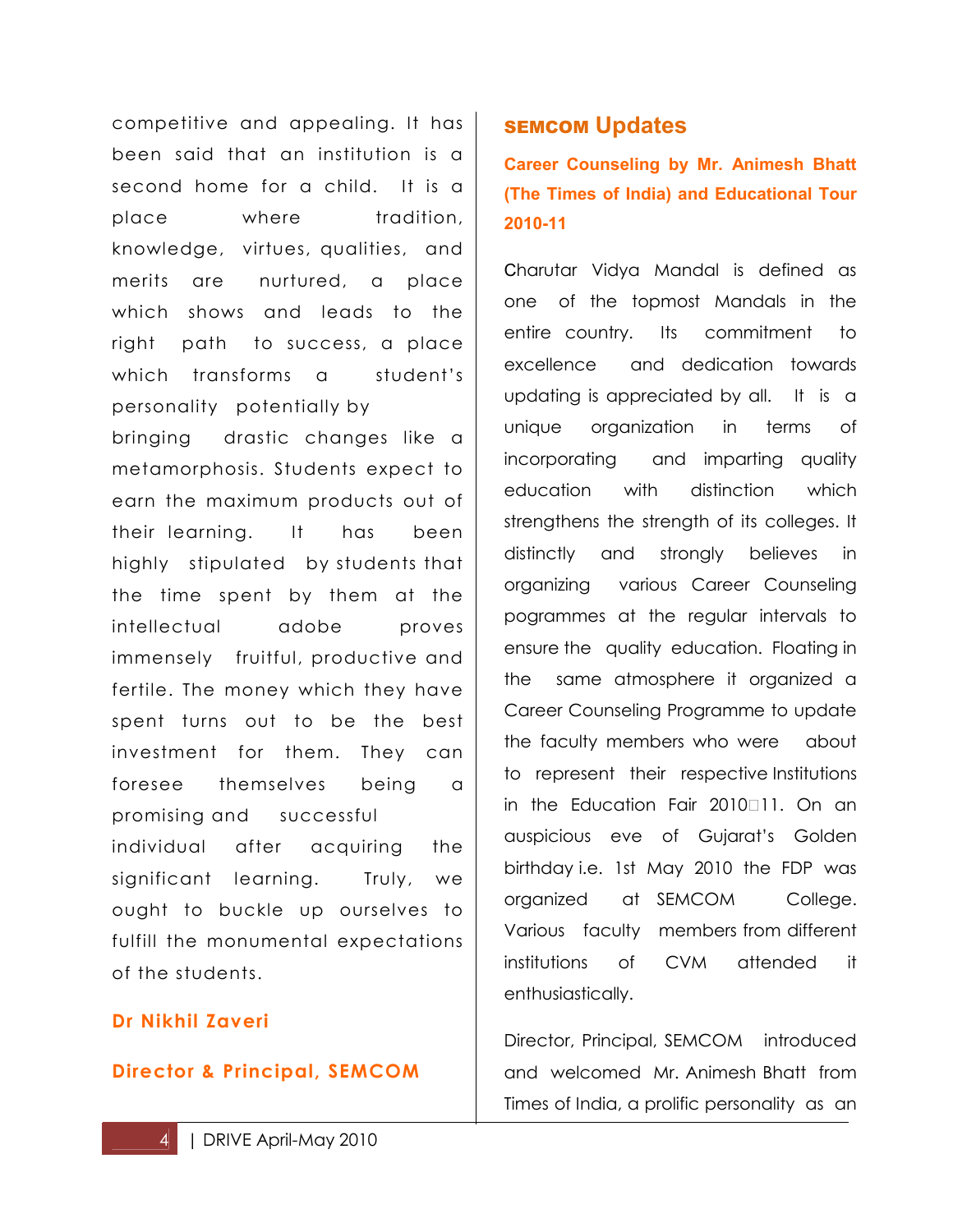expert of the event. Dr. C L Patel, Chairman, CVM marked his noteworthy presence to encourage the entire team. The entire event was organized and managed by Mr. Sarvesh Trivedi and Mr. Bhupendra Patel. In his keynote address the chairman mentioned the significance of such events. He emphasized on providing right directions to the knowledge aspirants. His motivating words truly proved to be a massive encouragement. He blessed everyone on their favorable journey. After a brief tea break Mr. Animesh Bhatt began the Career Counseling programme. He commenced the career counseling on a unique brainstorming method. He played a wonderful psychology game to mark a perfect beginning. His aim was to introduce the importance of communication in the counseling. He digested the salient aspects of counseling in such a lucid manner that everyone at the receiver's end was all ears to his words and technique. His method of career counseling was interactive hence everyone appreciated it thoroughly. The session truly helped the faculty members to understand the mindset of the parents and students. He exemplified various techniques to

analyze the psyche of the parents and students. According to him each parent or student is a special case and treatment to them has to be subjective too. He also quenched various bubbling questions of the audience and helped them to update their understanding of the work. Indeed the Career Counseling proved out to be monumental into the fulfillment of its objectives. Faculty members highly appreciated the training and were seemed enlightened after the session.

#### **Industrial Tour**

After receiving the inspiring training the faculty members from various colleges embarked their journey towards their respective destinations on an Education Tour 2010<sup>[1]</sup> across the Gujarat. Every college of CVM consisting of minimum 5<sup>1</sup>6 faculties marked the first phase on 2nd May 2010 at Saurashtra. Places like Bhavnagar, Junagadh, Rajkot, Jamnagar, Gandhidham, Bharuch, Surat, Vapi, Vadodara, and Ahmedabad were visited respectively between 2nd May 2010 to 15th May 2010 under the Education Fair 2010<sup>[1]</sup>. At each juncture CVM received a colossal response. People participated in a huge number to acquire right information about respective courses and colleges. The entire event was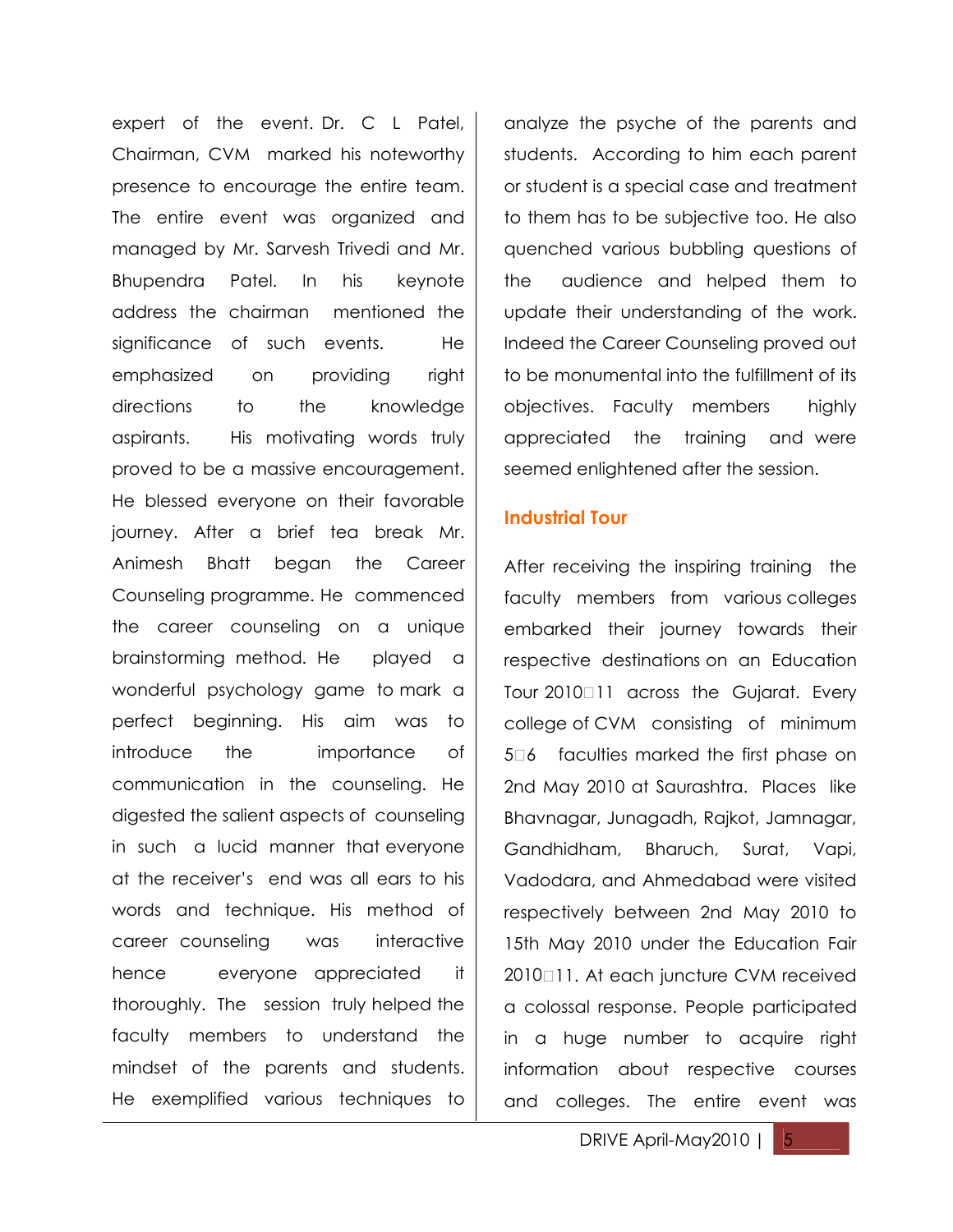successful into accomplishing in its chief objectives. The massive participation marked a testimony to it.

#### **Orientation Programme for Teachers**

It has been said that 'Teacher is a lifelong student'. A teacher possesses a pool of information and knowledge. Teacher would imbibe it from varied reading, experiences and Orientation programmes. Orientation programmes are the need of an hour. In today's competitive world it becomes distinctly important to be updating ourselves at the regular intervals.

According to the UGC guidelines each faculty member has to undergo a special Orientation programme to enhance and sharpen teaching techniques in various aspects. It is a welcome step by UGC. This year around 25 faculties from SEMCOM College took active part in the orientation programme. It marked its beginning on 24th May 2010. The orientation programme shall consist of 1 month duration. Everyday faculty members were provided with a rigorous training to enable themselves to meet the challenges of the time. Experts from various fields were carefully scrutinized to orient the faculty members. It has been

remarkably noted that such a large number of participation has been registered from one college. It evidently projects our urge to deliver the best quality education among our students. It also proves our strong desire to be ready to provide excellent education.

# **ACT (Admission CompetitiveTest) at SEMCOM**

SEMCOM College on the campus bears its unique existence for providing exclusive degrees and quality teaching. The programmes like  $BBA$  and  $BBA \square$ ITM among others are welcomed and aspired by the mass. Being a management and commerce college it evolves specific significance. Every year college organizes Admission Competitive Test for the BBAand BBAITM programmes for the admission purpose. The method of test stands quite different and is aloof from the mundane achievement tests. Every year aspirants are required to prepare a power point presentation on a pre<sup>[1]</sup> decided topic. Students are asked to give an oral presentation with the help of the PPT.

Each year college receives colossal response to this test due to the importance of the course. The entire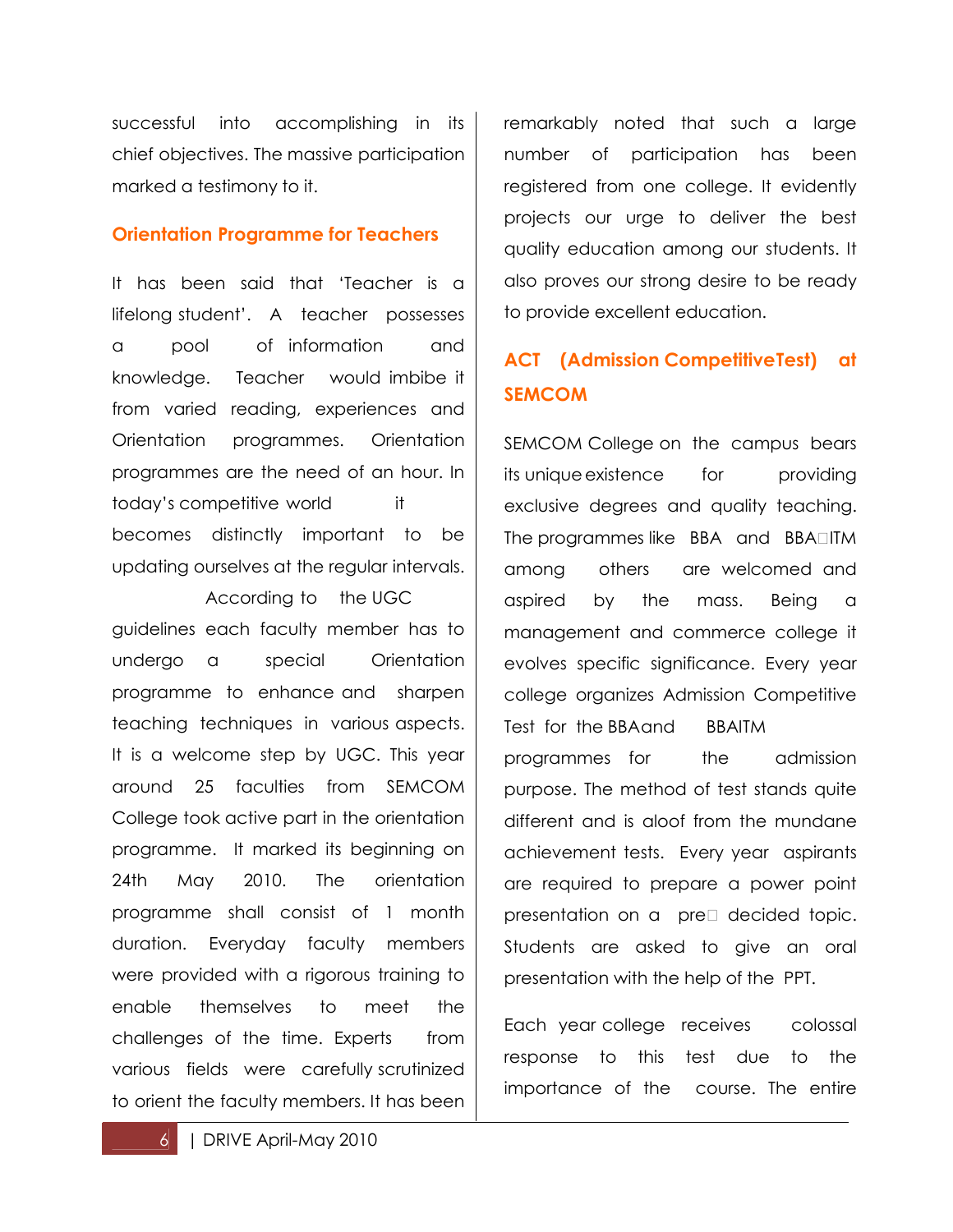event was organized by Mr. Sarvesh Trivedi and Dr. Subhash Joshi on 23rd May 2010. Almost 700 students across the country registered themselves to be appeared for the test. The topic for this year's ACT was 'Swarnim Gujarat' under which students were supposed to highlight some distinct features of it. The ACT was divided into two parts. The first round of test began sharply at 9.30 AM to 2.00 PM while the second phase was marked at 2.30 PM to 5.30 PM. In the month of May when scorching heat is a buzzing word, SEMCOM team made sure to provide excellent facilities to the parents and students. Coolers were placed to beat the heat. Water and food facilities were adequately taken care of. SEMCOM made it distinctly sure that students do not face any management and organization hurdles. Help desk was placed to satisfy the queries of people. The entire college became vibrant after a long time in the vacation. Faculty members with students' support seemed determined to help and manage the event unanimously. The result of the same was declared on 26th May.

**Ms. Shuvasri Das receives Doctoral Degree.**

Ms. Shuvasri Das, a lecturer from

SEMCOM College has completed her PhD in Economics in the month of April 2010. She got registered in May 2005 under the guide  $\Box$  ship of Dr. Mohan C Patel, Principal of N S Patel Arts College. The topic of her research is 'A study of changes in Rural Development Programmes since last three decades.'

Her study presents an overview of the rural development programmes from first five year plan to the eleventh five year plan after making an analysis of the nature and extent of poverty that exists in rural India today.

It also contains evaluation of the major self employment and wage employment programmes that have been implemented across the country in the last three decades on the basis of their physical and financial performance. Some of the major programmes analyzed are IRDP, JRY, JGSY, DWCRA, SGSY, NREGA, etc.

The study also incorporates an examination and assessment of the impact of the target self employment programmes.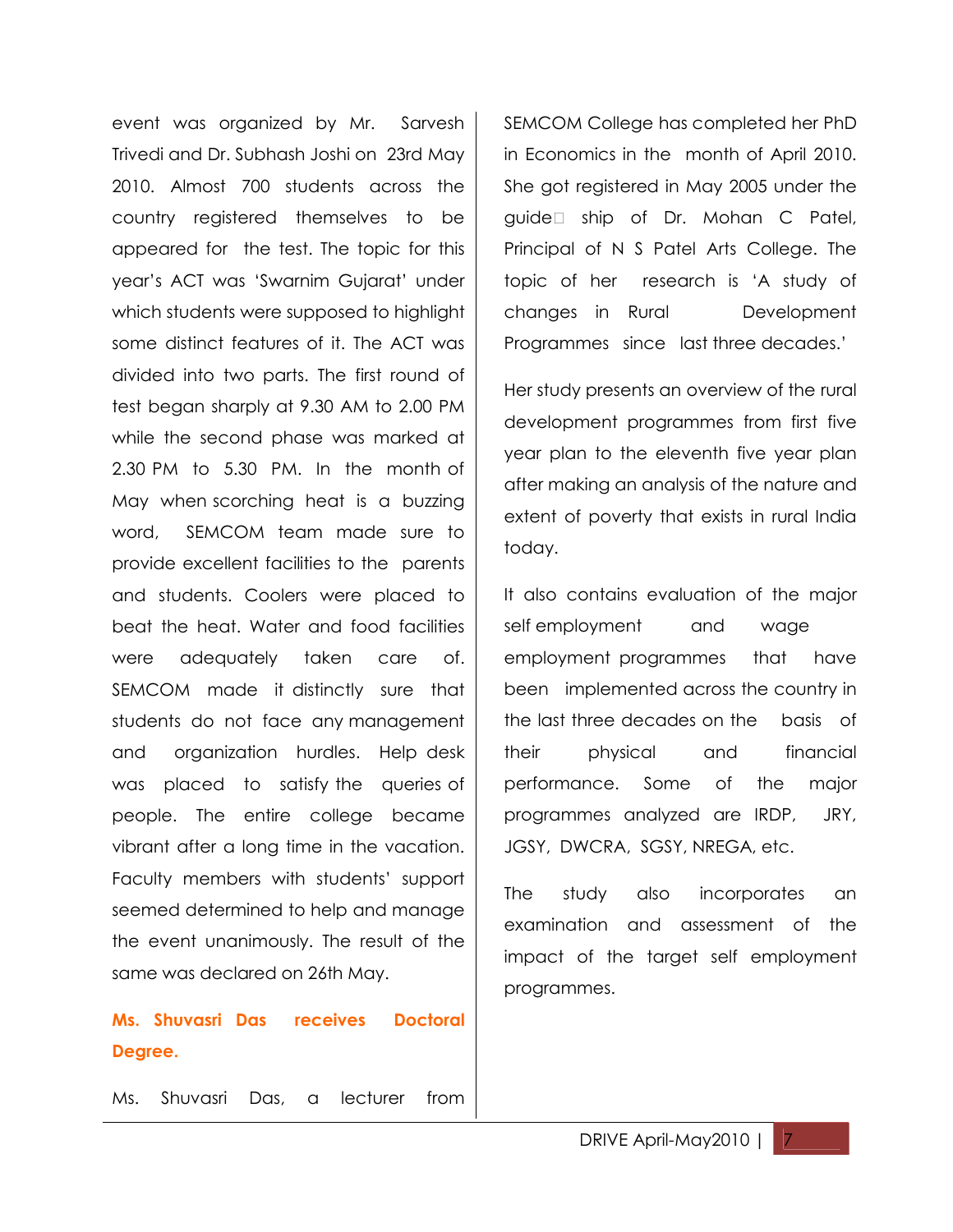#### **IDENTITY E-NFORCED**

**A study of awareness and acceptability of Unique Identification Number**

### **Abstract**

"Aadhar" the identity project of India is a government project with a huge dimension even larger than the Census Survey under the Chairmanship of Mr. Nandan Nilekani co-founder of Infosys. There are plans of launching the Aadhar number between August 2010 to February 2011. The target is to complete 600 million enrolments in the next four years. The objective is not only financial inclusion by providing the card to those who lack identity but also to reduce the hassles of many who have to maintain and carry multiple documents for any service they require. If the project has to meet its deadlines and achieve its targets then there is an urgent need to generate massive awareness and build consensus among the people. Thus the present paper is an empirical study of the awareness and acceptability of the people in Anand and Vallabh Vidyanagar about the ongoing project.

# **ARTICLE**

Over the years, India has been trying to usher in an era of effective governance whereby the delivery of Public Services may improve and the process of accessing them simplify.

At such a point of time the Unique Identification system with a proper Legal Framework may set a new paradigm for government service delivery. The ultimate objective is to bring the tangible governance to the citizens' doorsteps.

#### Electronification – A Horizon

In India, technology has played an unique role as a source of reform and empowerment bringing in a pro technology mindset that cuts across income groups and communities.

In 1984 when a reformist Indian Government led by the youngest Prime Minister in Indian history Mr. Rajiv Gandhi turned to technology to implement its pro poor agenda, technology for the first time expanded the circles of access within the economy. This was followed by the Public Call Office (PCO) model implemented by Shri Sam Pitroda which transformed access to Telecom in the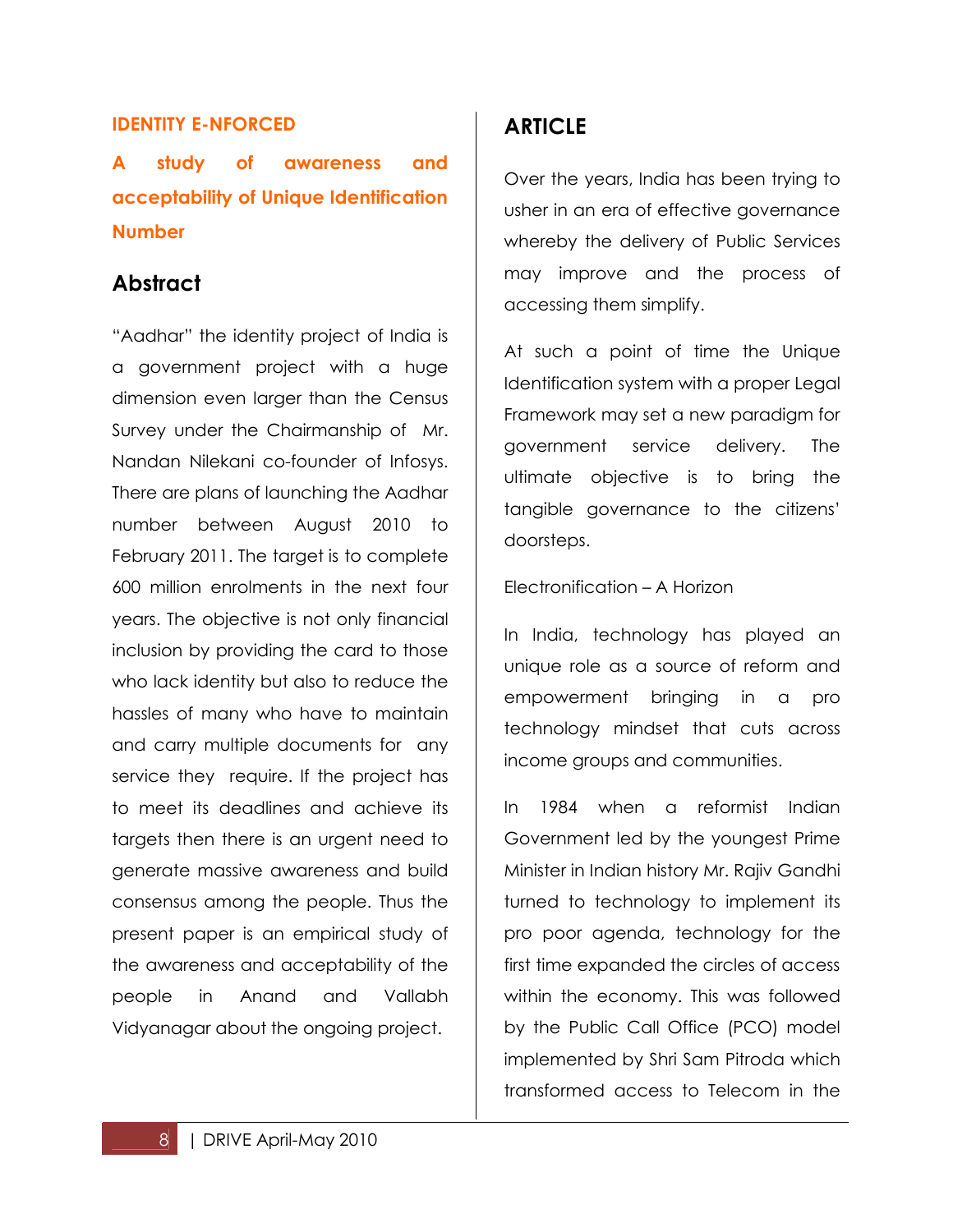mid 1980's and established technology as a means of enabling greater access to resources and services at the lower cost.

Since then, there was no looking back from Electronic stock markets to mobile phone technology, online banking, Eticketing which cut the length and breadth of the country and connected people to various services, information and knowledge sources.

The most recent development is that of a need for a National Identity Number for diverse purposes from meeting security concerns to drawing benefits from Flagship schemes.

#### About Unique Identification

To implement the Multi purpose National Identity Number, the Unique Identification Authority of India (UIDAI) was conceived under the Planning Commission, envisaging collaboration among several government agencies backed by intensive use of information technology.

Shri Nandan Nilekani co-chairman of Infosys Technologies Ltd. in the past is currently the chairman of UIDAI which would be headquartered in Delhi. This

noble project has been aptly named as 'Aadhar' by its chairman. It would have its technological Centre in Bangalore and 8 regional offices in the country.

The 16 digit randomly allotted number system will be based on name, father's name, mother's name, sex, date of birth, place of birth, address, marital status, photo, identification mark and finger biometrics of nearly 1.2 billion residents above the age of 15. The 16 digit number (12 + 4) number would have 4 check code digits at the end. The number would be a random number, so the digits will not signify anything. Thus the number cannot be deduced from the individual's personal information.

The Rs.15, 000 crore project thus catalogues the personal details of every Indian citizen for use on smart cards, to be issued by departments/agencies in actual delivery of services/benefits.

It will be based on a Sophisticated application called SCOSTA (Smart Card Operating System for Transport Applications), a secured electronic device that is used for keeping data and other information in a way that only authorized persons can view it.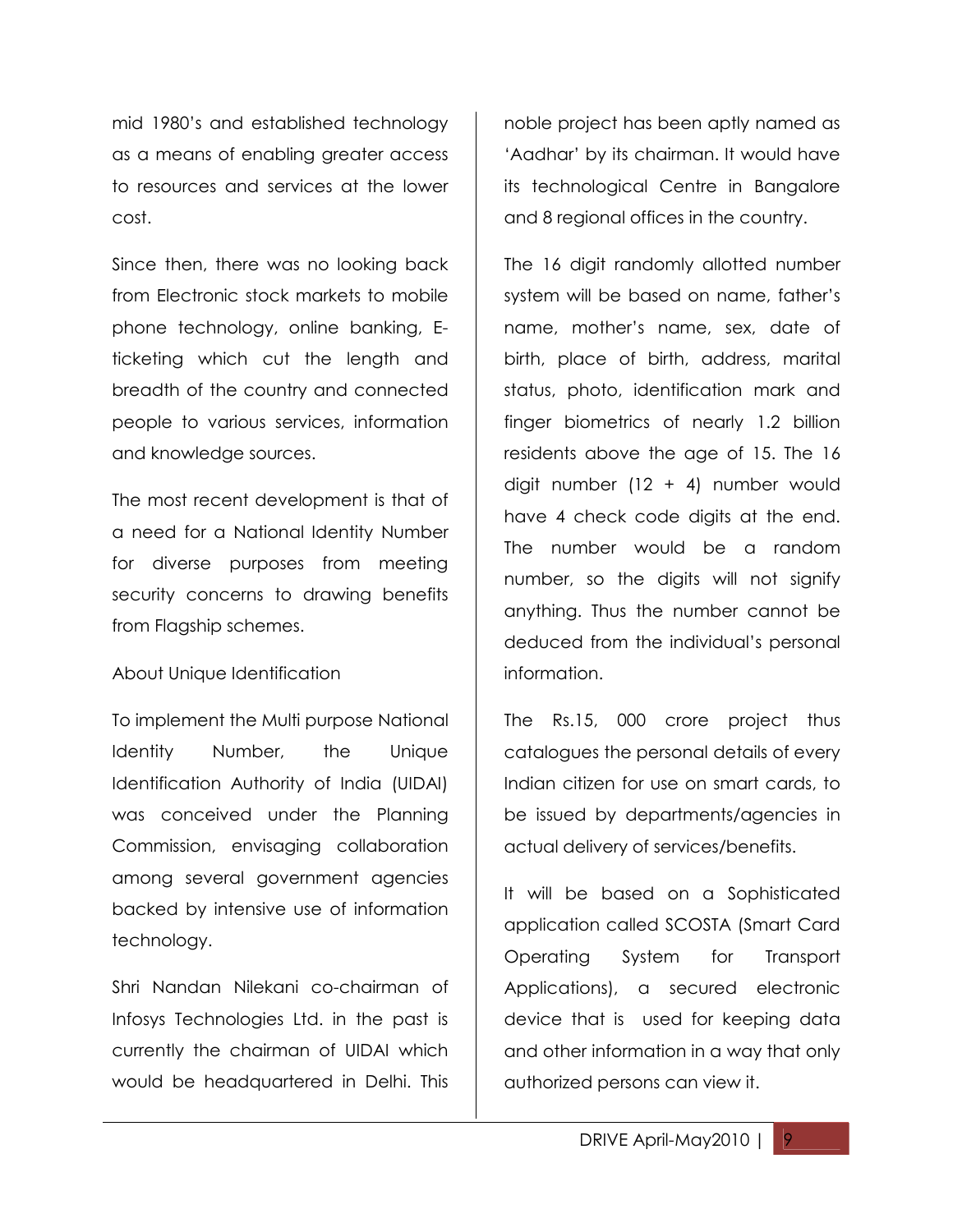The identity card has a 16 KB microchip. It has been secured against tampering and cloning. In the first phase the new project is expected to cover Gujarat, Goa, Maharashtra, Karnataka, Kerala, Tamil Nadu, Andhra Pradesh, Orissa, West Bengal and a few Union Territories.

The number would provide identity and not rights, benefits, entitlements or citizenships. It would not be mandatory to have UID number.



# **Fig 1. The Bi-directional framework of the UIDAI**

The operational strategy is such that the UIDAI would have linkages with citizens and the Government, Industry and NGO's etc.

The UIDAI is the apex authority to set standards in demographic and biometric data in order to ensure interoperability. Fig.1. presents the operational linkages of the Authority with citizens and the government (also industry and NGOs) in terms of a G2C2G model.

It is a bi-directional framework which means that UIDAI initiatives not just deliver identification numbers but also accept and adapt in the number system the aspirations, practices and structures of citizens and the government. Given the ID number, access to services and benefits from the government/private agencies/NGOs include: Financial (banking, insurance); Education(admission to schools, colleges, hostels); Agriculture (seeds, fertilizers, pesticisdes, marketing, credit); Travel (railways, air, bus, ticket booking); SC/ST/OBC (reservation in education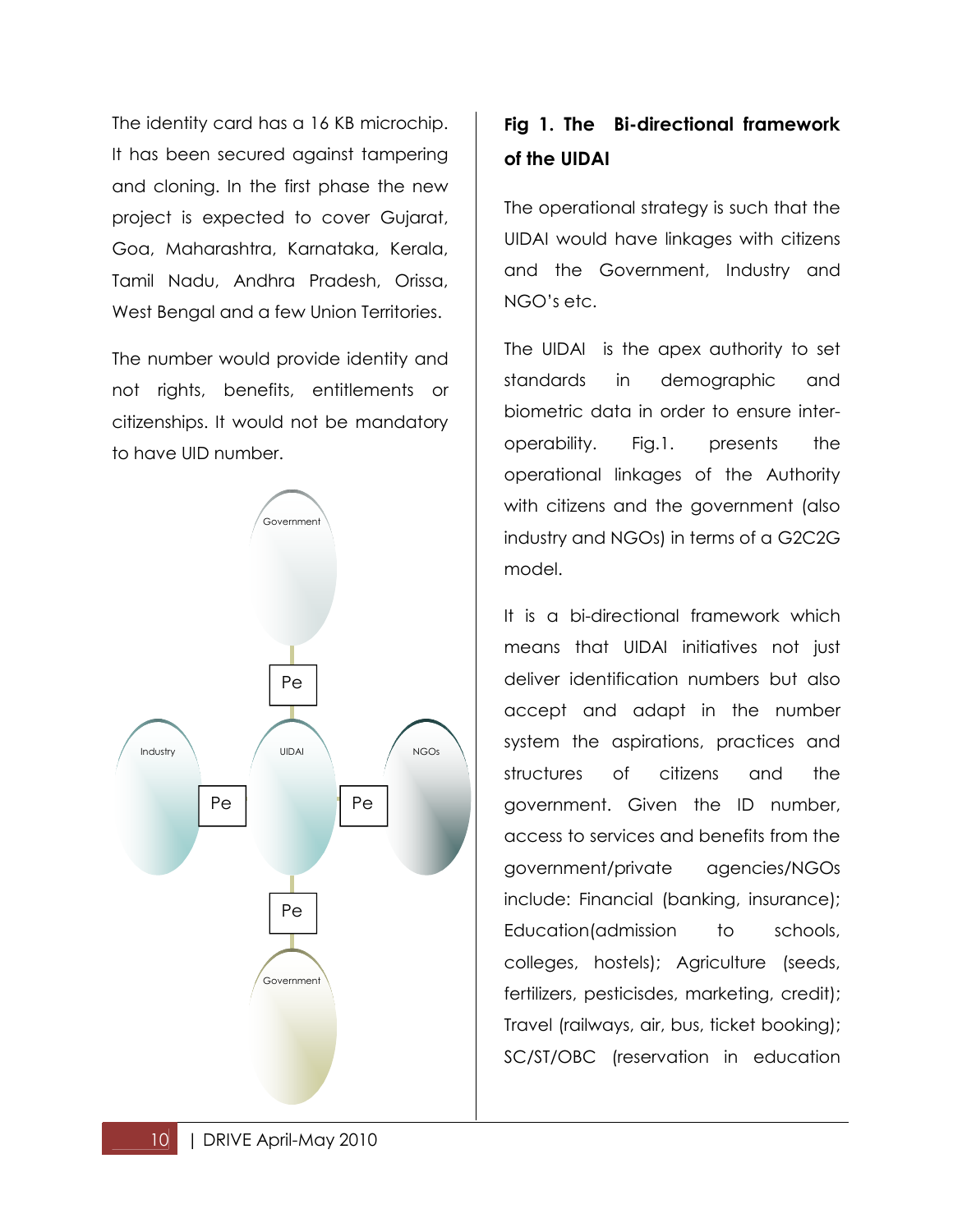and employment); Employment (regular, poverty-linked like NREGS) etc.

#### **UID**

#### **Potential Benefits**

UID opens a vast array of new possibilities of our technological future and offers a foundation on which a host of applications can be built. Much like mobiles, internet connectivity it would help connect individuals to the burgeoning economy. As UID becomes ubiquitous, it would help people leverage opportunity and access.

- Creating National Identification database for the country's 1.2 billion is an effort designed to document Indians so that they can facilitate more fully in the country's economic growth.
- As a single source of identity verification, residents would be spared the hassle of repeatedly providing supporting documents to access services such as obtaining Bank a/c. Passport, Driving License and so on.
- UID would allow agencies across a variety of sectors such as banking and finance to provide remote services. Removing the

need for multiple verification processes reduces cost for service providers.

- Elimination of duplication under various schemes will save Rs 20,000 crore for the ex chequer.
- To address illegal immigration into India and terrorist threats is another goal of the programme.
- UIDAI recognizes that inability to provide identity is one of the biggest barriers in the country. Thus it would help in inclusive growth especially focusing on the poor, under privileged, women and differently abled.

#### **Possible Challenges**

- $\triangleright$  The feasibility question of UID system in villages where there is low penetration of IT.
- $\triangleright$  Problem of privacy, duplication, fraud or misuse.
- > Risk of UID Number becoming invalid when there is any change in profile of the concerned person.
- $\triangleright$  Biased decision of the authority on the basis of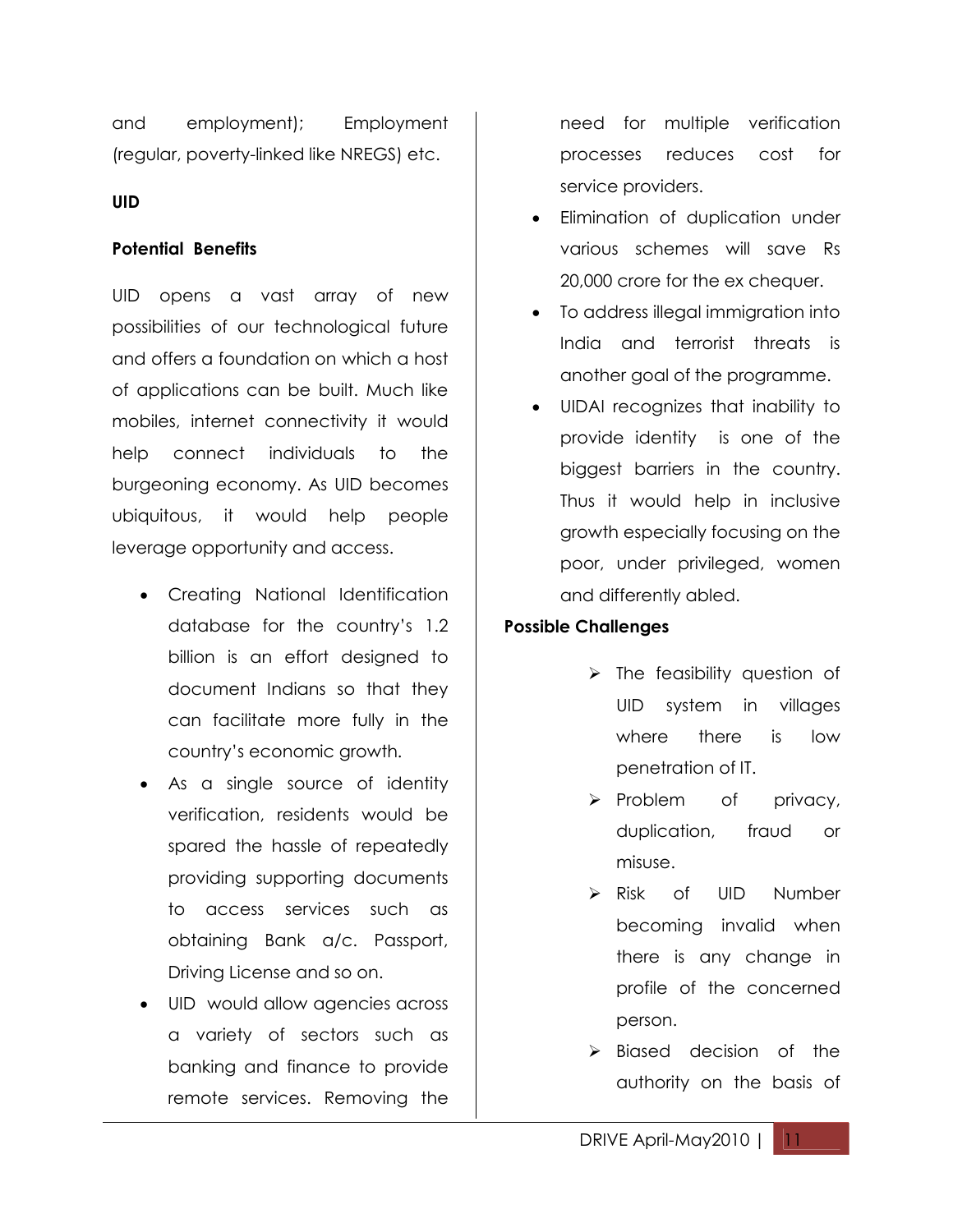region/state/district to which the individual belongs.

- $\triangleright$  Difficulty to include children whose biometrics are not stable and finger prints not fully formed.
- > Difficulty in case of differently abled people.
- $\triangleright$  May create delay due to huge amount of data collection and sorting.

#### **Objective of the study**

The main objectives of the study are -

- 1) To know the level of awareness among the people about UID number.
- 2) To find out the present status of possession of identity proofs among the different income groups.
- 3) To find out the perception among the people about the UID number on the basis of possible benefits and challenges of the system.
- 4) To investigate the respondents' view about the feasibility of the UID number.

#### **Research Methodology**

#### **Sources of data**

Study uses two sources of data primary and secondary.

#### **Primary Data:**

The present study is an empirical one based on primary data. For the collection of primary data a structured questionnaire has been framed. With the help of questionnaire, survey was conducted in Anand and Vallabh Vidyanagar by targeting different strata of population.

#### **Secondary Data:**

The secondary data have been drawn from articles in journals, periodicals, newspapers as well as various websites.

#### **Sampling**

Using convenience sampling technique primary data has been collected. Enough care has been taken to make the sample representative of the population.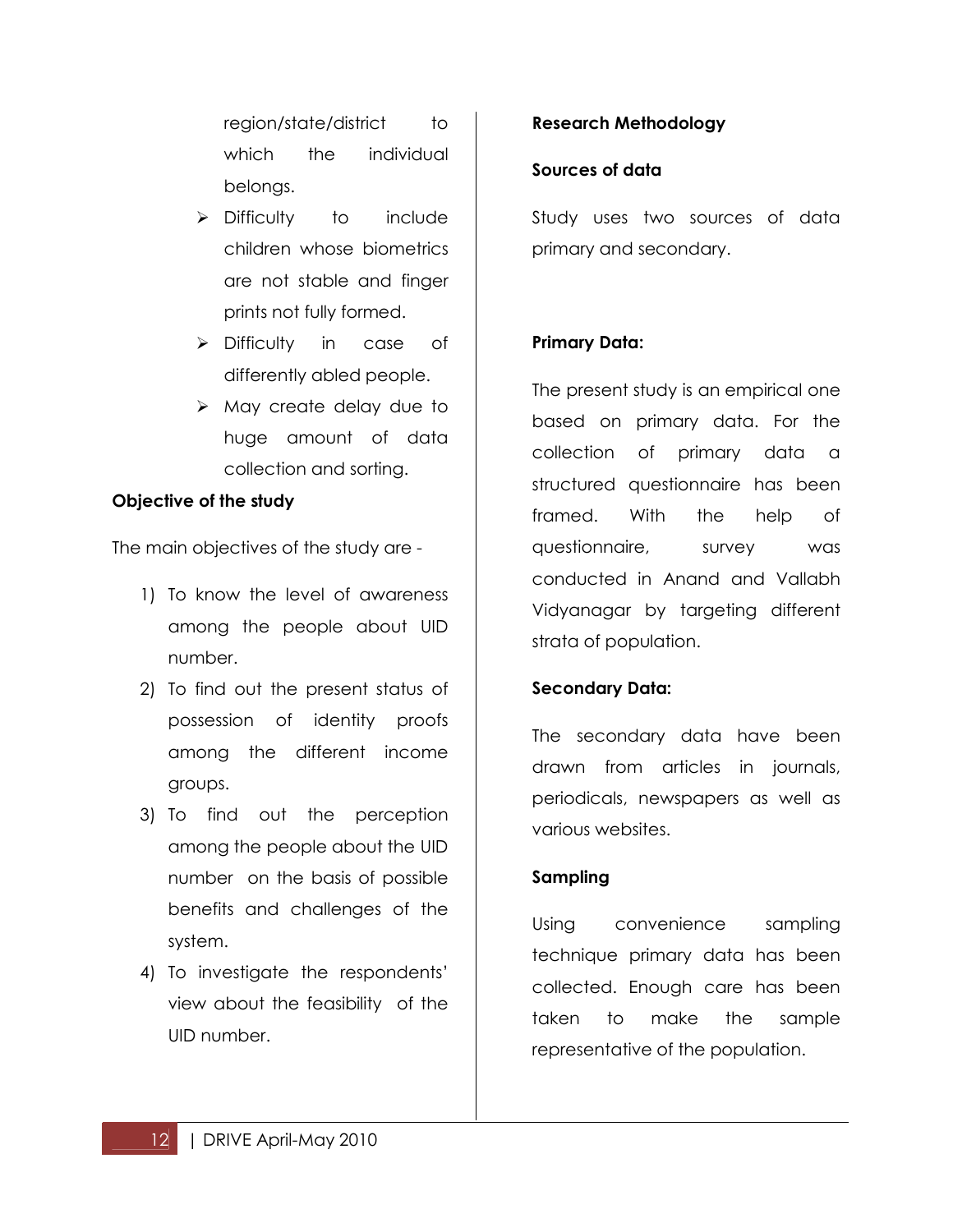#### **Sampling Unit and Sample Size**

In our research study we have selected the respondents on a nonrandom basis from different age groups above 16 and from different income groups belonging to different sectors. The sample size of the survey is 575.

#### **Statistical Tools**

After the completion of survey a thorough check up of the data has been made. The collected data has been analyzed with the tools like Chi Square Test, Rank Analysis etc. Besides this, tables, pie charts, bar diagrams etc. have been used to analyze the data.

In our research study we have selected the respondents on a nonrandom basis from different age groups above 16 and from different income groups belonging to different sectors.

#### **Limitations:**

- **1.** The present study has constraints of time and money**.**
- **2.** There may be chances of errors due to random sampling.

**3.** The respondents of the study belong to Anand and Vallabh Vidyanagar only and therefore may not give the same result as on a national scale.

**Data analysis and Interpretation:-**



Out of the total 575 respondents only 380 are aware about the Unique Identity Number Project that has been launched in February 2009. Further analysis reveals that the majority of the unaware respondents are students.

#### **Graph 2. Age group of respondents**

The age group selected for the research work was 16 and above. The maximum numbers of respondents are in the age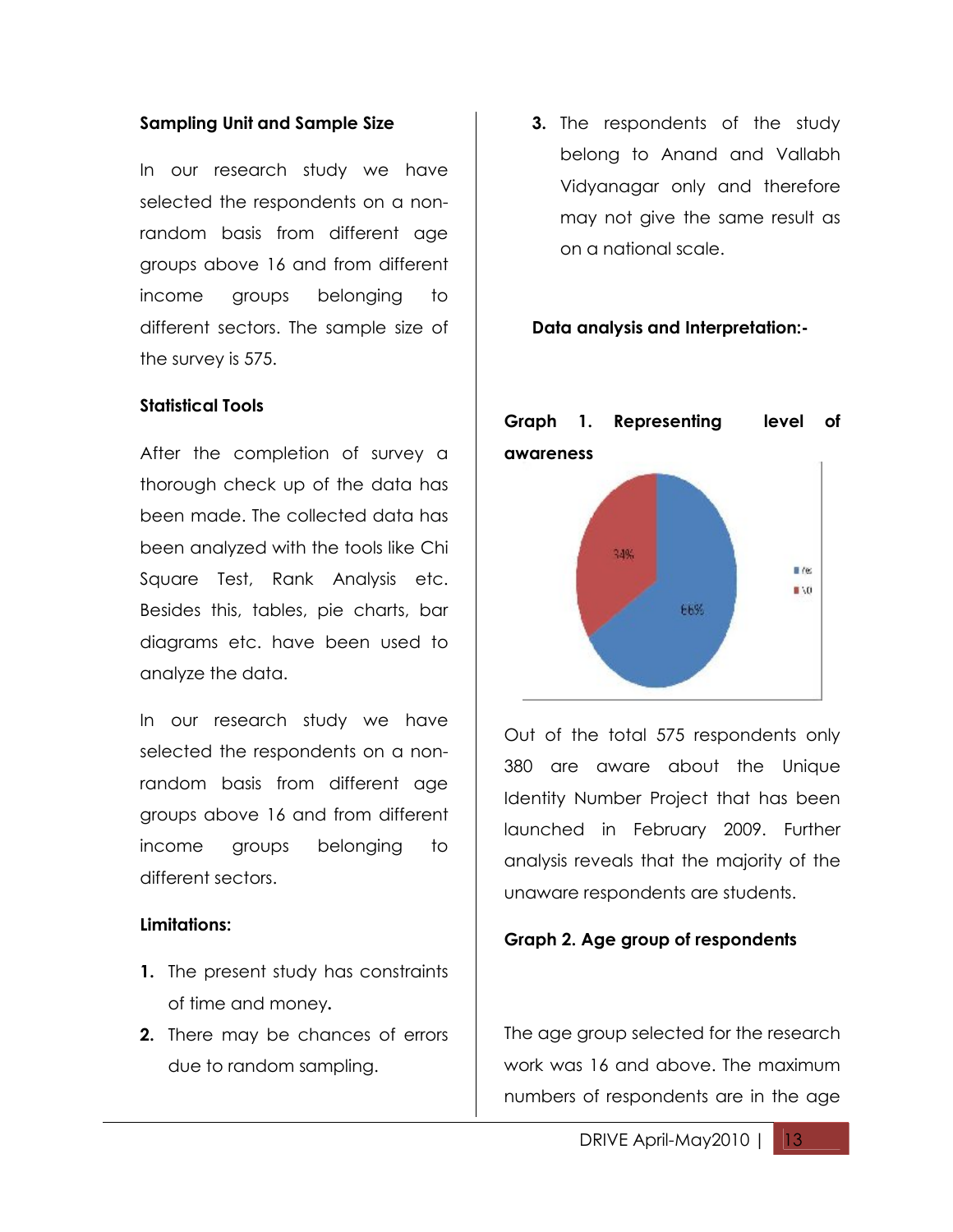group of 26-35 years followed by 16-25 years and 36-45 years. The least number is recorded from the age group of 56 and above.



#### **Graph 3. Status of Repondents**



The above graph depicts the status of respondents. Among them 47% are into service while 19% are self employed. The

service sector includes people from industry, banking, education, medical etc. 18.4% are students while 7.9% are retired.

#### **Hypotheses Testing**:-

It is a proposition formulated for empirical testing, a tentative descriptive statement that describes the relationship between two or more variables. In the study, the hypotheses taken are:-

**Ho -** There is no significant relationship between the level of income and the identity proofs possessed by the respondents.

**Ha -** There is significant relationship between the level of income and the identity proofs possessed by the respondents.To test the hypotheses we have used Chi Square Test. The calculated value of Chi Square for 16 degrees of freedom is 87.2087. The critical value for 16 degrees of freedom at 5% level of significance is 26.92. Hence the null hypotheses is rejected at 5% level of significance. This means that possessing identity proofs depends upon the income group.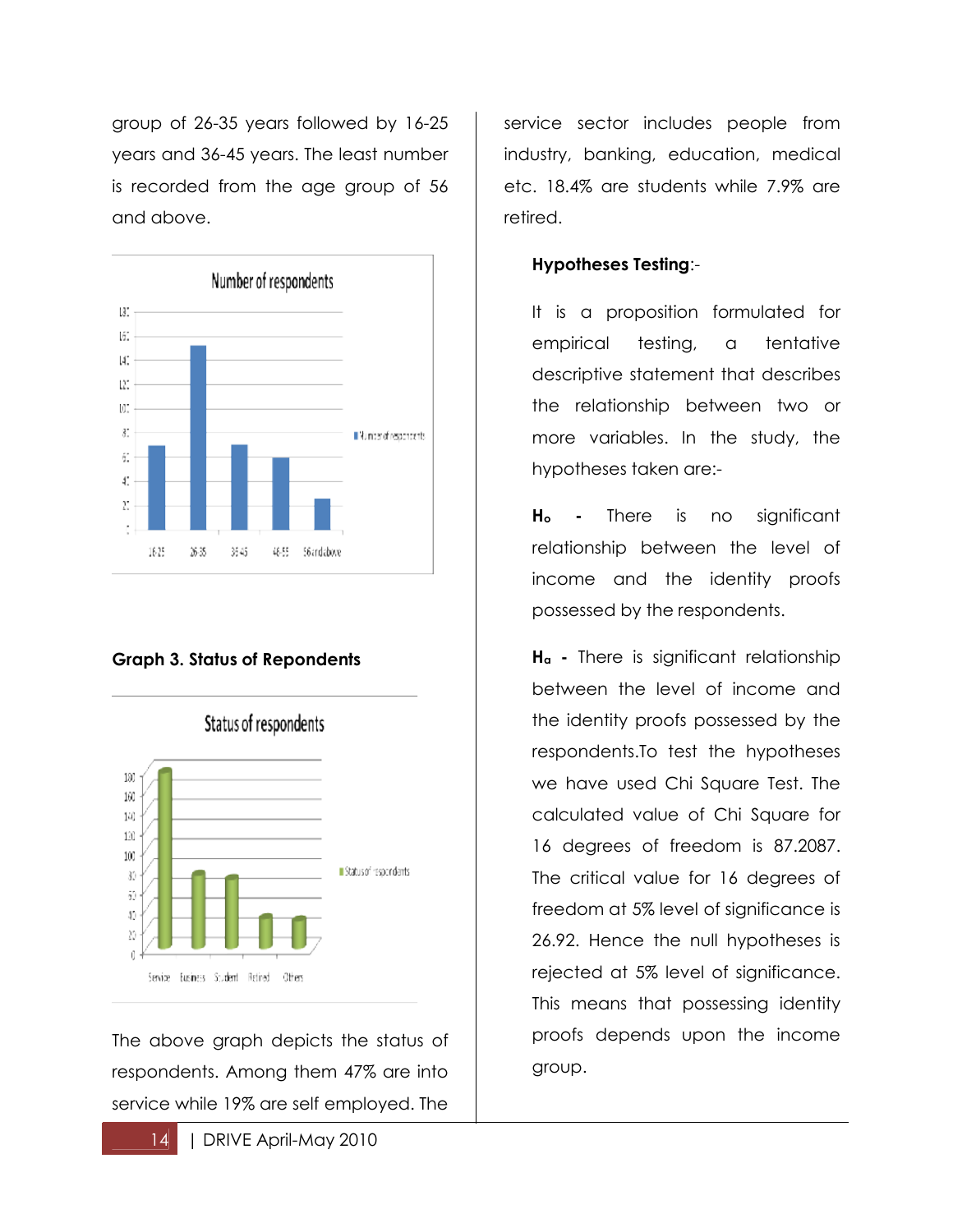To find out the Respondents perception about the benefits a ranking was taken from each member based on seven benefits. Each respondent ranked them from 1 to 7 and at the end of the survey a Rank Analysis was carried out to find out the prioritization of benefits as interpreted by them. An average value of the ranks was calculated, lower value of the average was declared as the first rank because average was calculated by the addition of digits 1 to 7 were 1 means Rank 1 and 7 means Rank 7.

After the execution of this method the following result was obtained.

# **Graph 4. Indicating the Ranks of Benefits derived out of UID Numbe**r



**Ho** - Feasibility of implementing the project is independent of challenges.

**Ha** - Feasibility of implementing the project depends upon the challenges.

To test the Hypotheses, the Chi Square Test is used and the calculated value is

χ 2 cal is 50.54

At one degree of freedom and at 5% level of significance the table value of

Χ2 is 3.84.

Therefore **χ 2 cal > χ 2 tab**

Thus Ho is rejected and hence we may conclude that feasibility of the project is dependent on its challenges.

#### **Findings:-**

1) Around 34 percent of respondents in Anand and Vallabh Vidyanagar are not aware about the Unique Identification Project that has been launched in February 2009 and is to be rolled out on August 2010.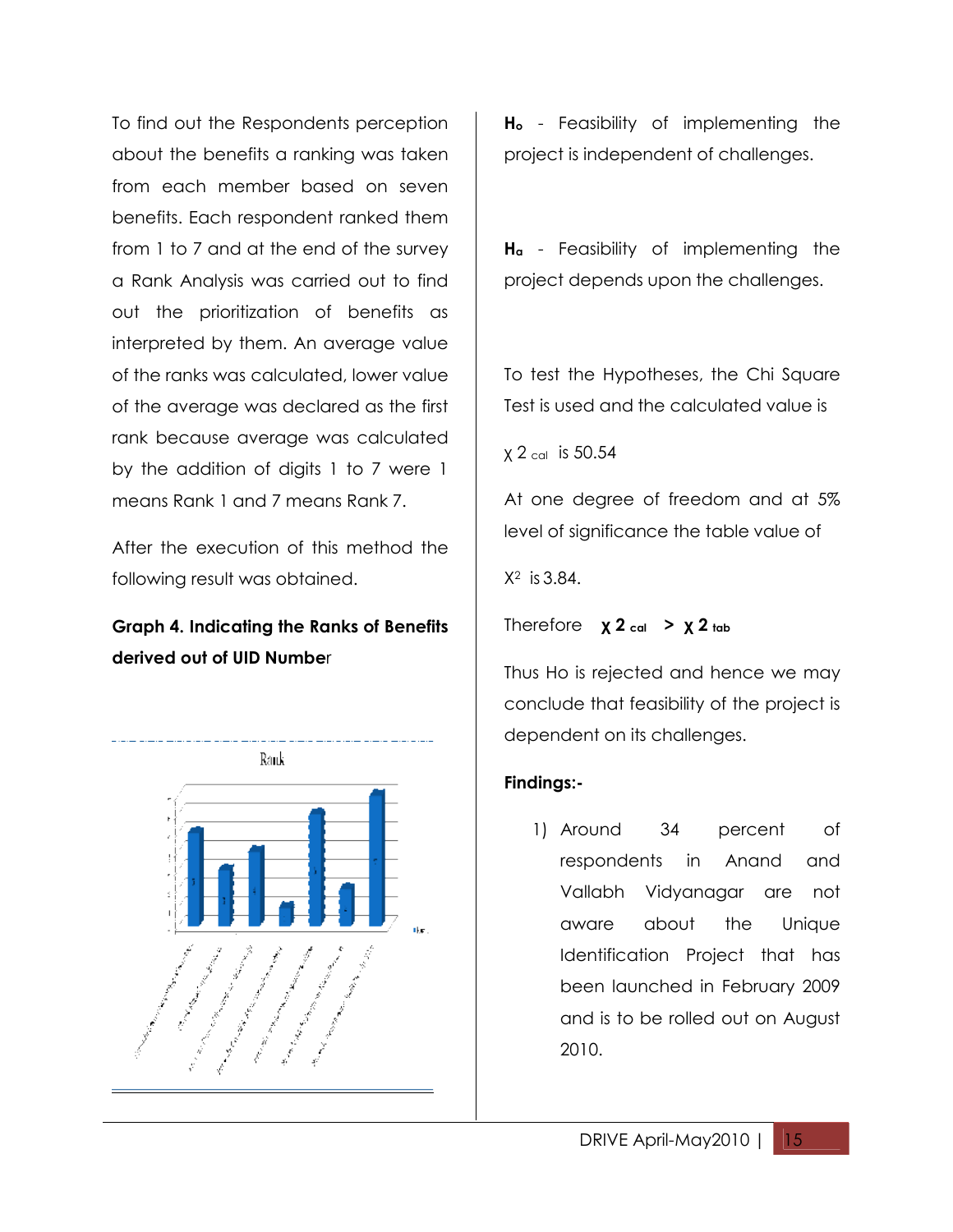- 2) There is dependency between the income group of the respondents and the possession of Identity Proofs. People from higher income group are possessing Multiple Identity Proofs and there is a need for substituting or linking it with a single and Unique ID Number. Again people who are having a low economic status are in need of at least a single identity proof to help them get the benefits of the various Government schemes. Thus an ubiquitous necessity is felt for the ID number.
- 3) From the Rank Analysis (Refer Graph 4), it is found that the primary benefit of the UID Number according to most of the respondents is the ability to provide Credible Identification Number.

This number would serve multiple purposes providing a wide number of services such as Bank Account, Passport, Driving License, LPG connections through a single source of verification. Thus Multipurpose Number is its second benefit.

Respondents felt that its third important benefit is improving the security situations by checking illegal immigration and reducing terrorist threats.

According to them, the fourth benefit is preventing dual or fraudulent citizenship. Since a single individual would be assigned only a single number, in case, the person enrolls for another number, the system would notify failure.

The fifth, sixth and seventh ranks of benefits are providing better targeting of weaker sections, employment opportunities and health care facilities by the Government.

- 4) The Feasibility of the project would depend upon the challenges which mean that the project would be successfully executed only if the challenges can be identified and overcome through a proper legal framework.
- **5)** The survey results reveal that inspite of the various challenges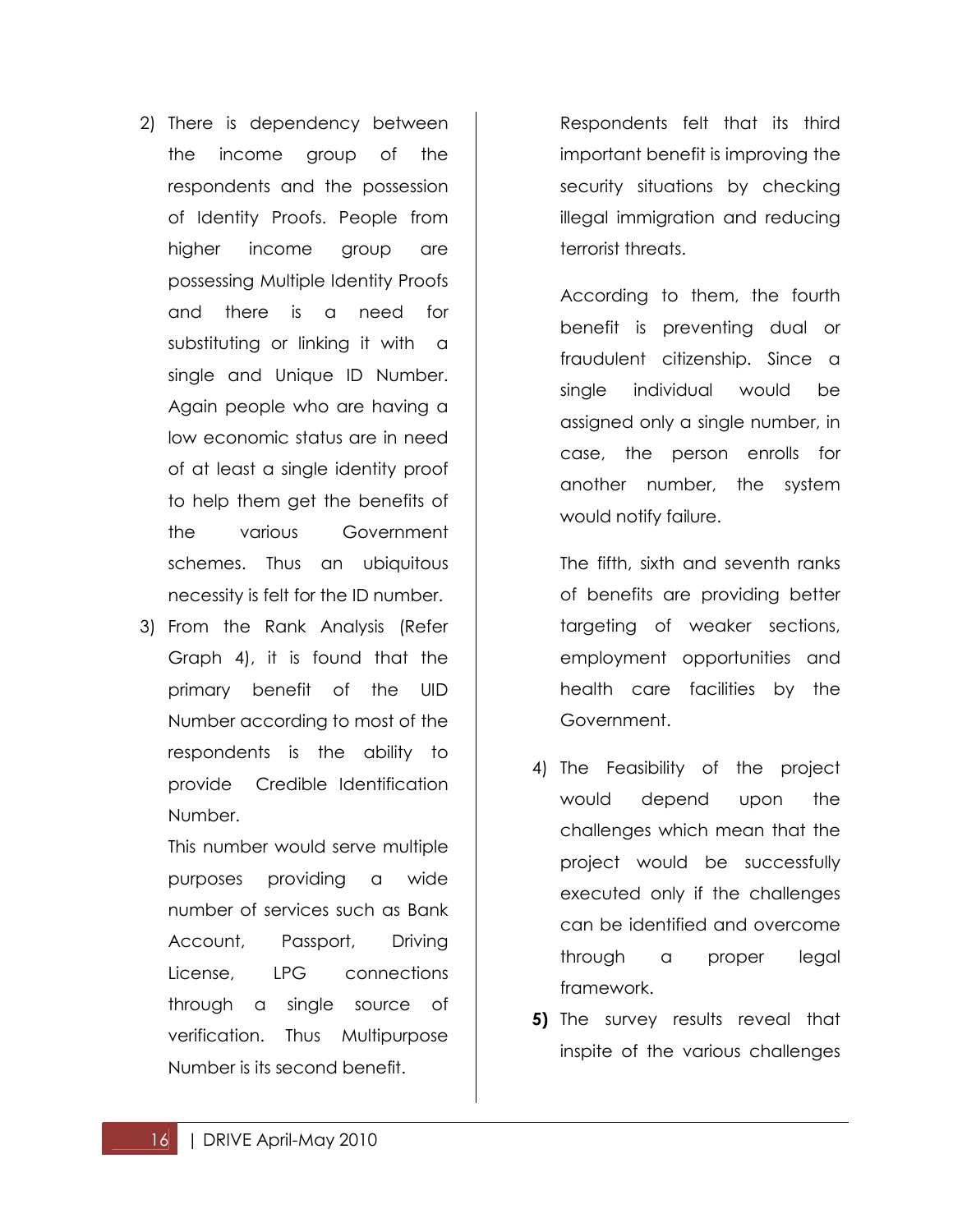of the system it is feasible and acceptable to them.

#### **Conclusion**

There needs to be greater awareness generation of the project among the citizens through print media, Internet and Mobile Phones so that a wide network of people enroll and hold the Identification Number. There is ubiquitous need for this project to be implemented on a wide scale without delays.

The need is all the more felt for the weaker sections who do not have any supporting documents to prove their Identity and are always marginalized from the services provided by the Government.

It is felt that the Unique Identification number would be an authentic proof of identity which could be used for various purposes. Moreover it would save the people from producing a number of documents each time they want to avail a new service private or government.

In the absence of such a nationwide system, each sector of the economy or department or agency of the government adopts its own system of identification such as PAN card, Ration card, Electoral Photo Identity card etc. This makes it difficult to correlate information across sectors and even institutions within the same sector for providing better services to people.

Apart from that the project itself would also be helpful in creating 1 lakh new jobs in the country and business opportunity worth Rs. 6500 crore in the first phase. It would unfold multi billion opportunity for IT company involving data collectors, Managers, delivery channels, researchers, chip designers, smart card manufacturers, application and software providers, system integrators, networking analysts and printing Companies.

The study reveals that there are a number of potential dangers which the project might be facing during implementation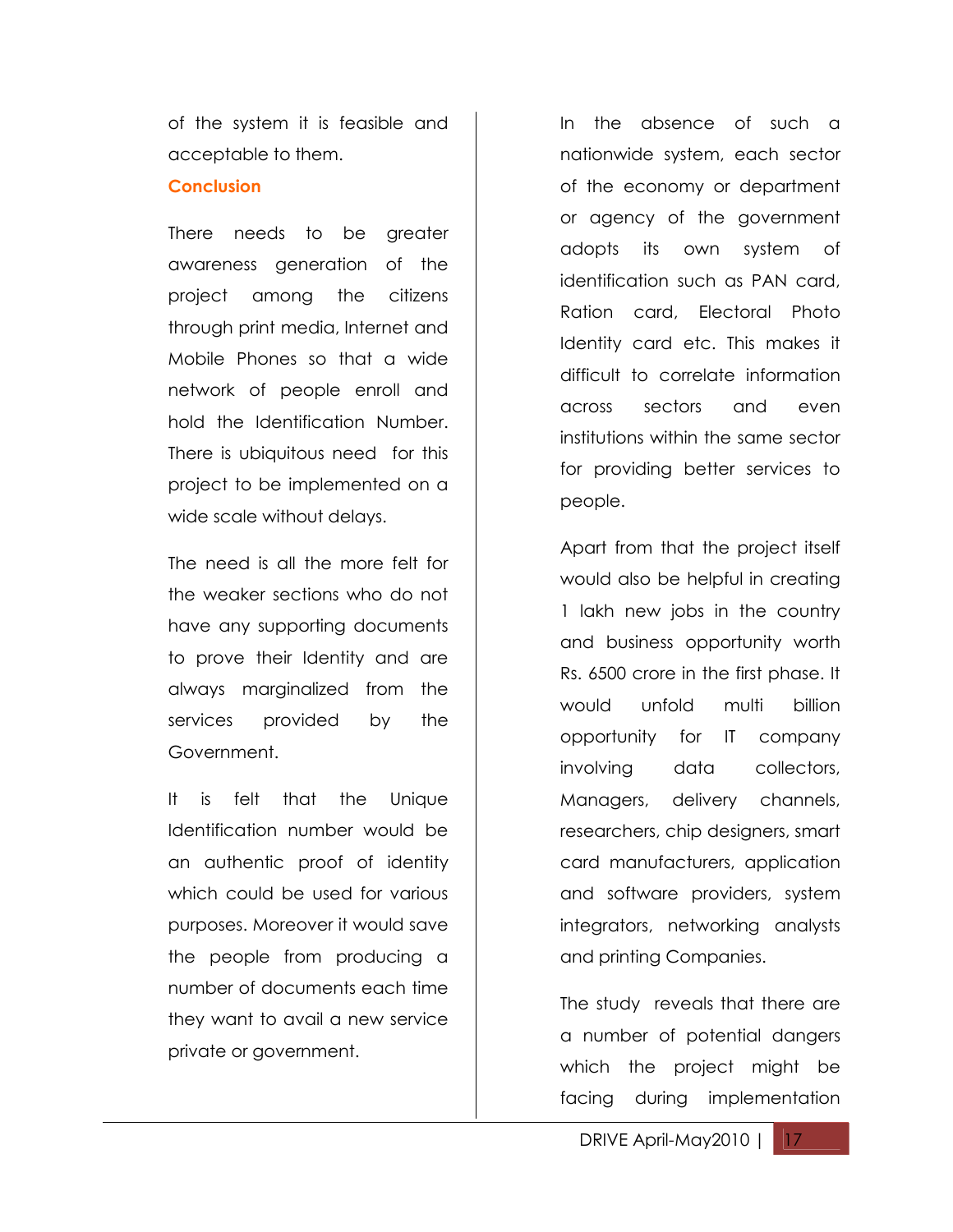and at the time of execution but these challenges would have to be identified and overcome for the project to be implemented successfully.

Since it is one of the biggest social project India has embarked upon there may be problems of keeping the project cost low. This would need leveraging social entrepreneurship where business is designed to address a social need and income for business is also generated.

Again there may be problems of creating such a massive centralised database which needs a collaboration between government agencies like the National Population Registrar backed by intensive use of information technology. For this purpose Mr. Nandan Nilekani has launched a Computer Science community portal *Research and You.com* of Microsoft Research India for solving the massive computational challenges and problems.

The biggest challenge of this project is not political or social but technological. It might encounter the problems of speed, information recovery, hacking, duplication and misuse. Thus the process has to be made swift and tamper proof.

The UIDAI is ready with a draft legislation to ensure data security and confidentiality of information. The draft bill proposes to make UIDAI a statutory body and provides for strict penalty for offences like disclosing identity information, impersonation, breach of privacy with fines ranging upto Rs. 1 crore.

Although the UID project has its own limitations in implementation, the respondents think that such a system is not only required in our country but also feasible if the challenges can be mitigated through proper collaborations and a strong technological support.

Thus the UID project may come across admirable success like the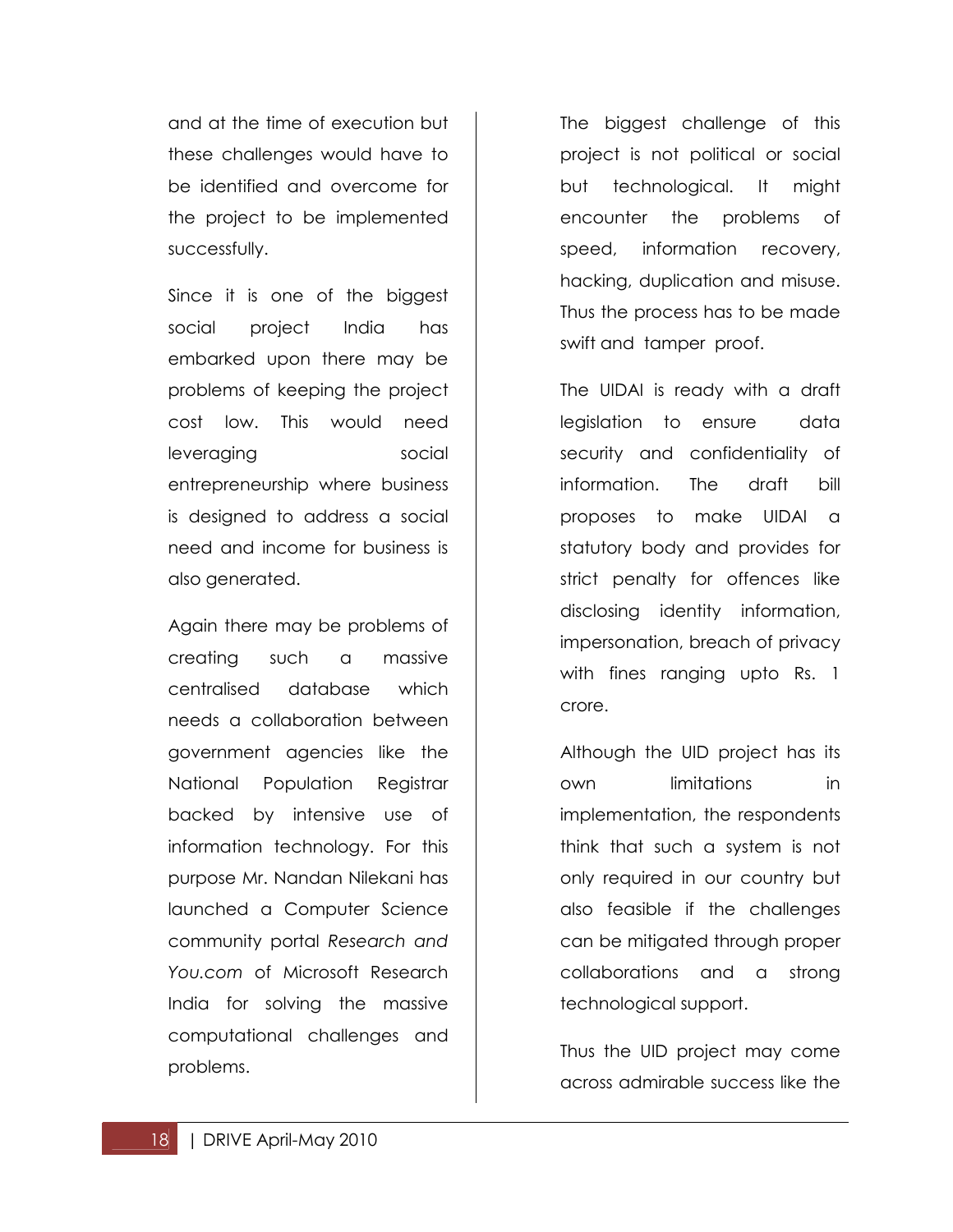digitization of Railway ticketing reservation system which is a very good example of how ICT could make a change in governance.

**Dr. Shuvasri Das**

**Lecturer (Economics)**

**Life Member (Indian Economic Association)**

**sdas@semcom.ac.in**

**Ms. Preethi Luhana**

#### **pluhana@semcom.ac.in**

**Lecturer (Accountancy and Management)**

**Life Member (Indian Commerce Association)**

# **My Voice: Race towards Destruction**

World has become a small place due to technological and communication revolution.

Human life has undergone a major change. In recent times there is a lot of discussion about surviving global competition, having productive and effective business operations, working for customer delightment and having good work ethics. In the race of industrialization and development we ignored, neglected or failed to take care of our Mother Nature or earth. We have polluted our environment to such an extent that now we face the real threat of global warming. Perhaps this is the last chance to save earth and if we fail to act now we will never be allowed to act again.

There is a need to educate people about how to fight the problem of global warming.

Governments of both developed and developing countries need to take steps to cut down drastically pollution emission levels of industries.

Few measures are suggested to protect environment and save earth, which are as follows:

Industrialists should not be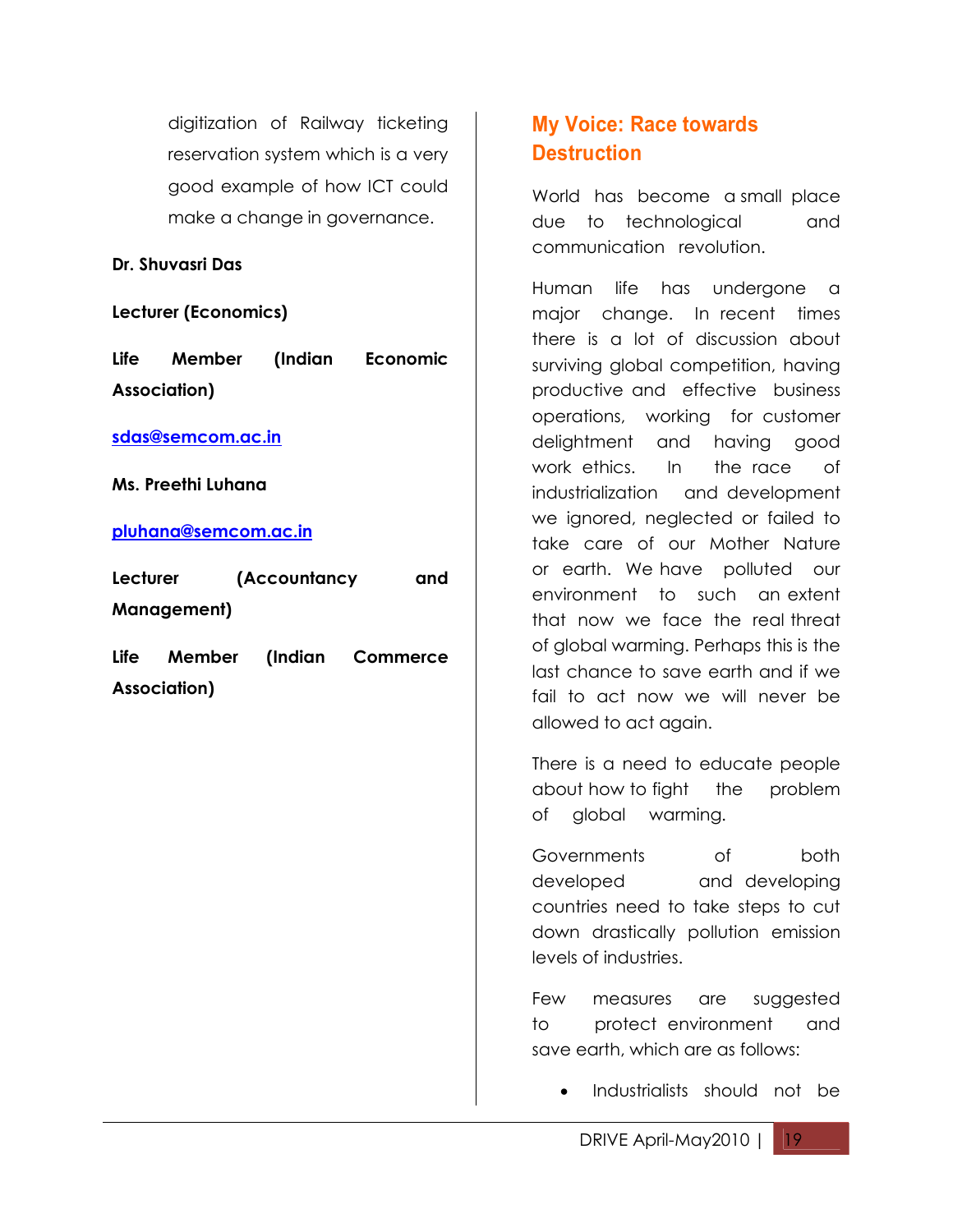allowed to Pollute environment either in water, land and air for the sake of higher profits.

 There must be complete ban on use and consumption of plastic bags for packing of goods and for other usage.

 Ecofriendly packaging should be made compulsory and encouraged. People must be educated and persuaded to buy eco<sup>[friendly or green products.]</sup> There is need to launch programme of environmental awareness and educate people about the importance of protecting trees, forests and wild life. Government should also be committed to preserve and enhance our ecological heritage.

- Our forefathers had a better philosophy of life of simple living and high thinking. We need to abandon western philosophy of materialistic life consisting of use and throw culture. The product should be utilized as long as it has utility and its consumption does not cause any harm to environment
- Use of mass transportation can cut down consumption of fuel. In many countries bicycle is common mode

of transportation.

- \* Plant trees.
- ❖ Save electricity.
- In your office copy and print on both sides of paper.
- \* Reuse items like envelopes and folders.
- $\div$  Use e $\Box$ mail instead of paper correspondence.
- Use recycled paper.
- Use a Ceramic Coffee mug instead of a disposable cup.
- ❖ Shut off electrical equipment in the evening when you leave work.
- ❖ Join a carpool or vanpool to get to work.
- ❖ Don't wash dishes with the water running continuously.
- ❖ Shop with a canvas bag instead of using paper and plastic bags. Walk or ride your bike to work, school and anywhere you can. If you can't walk or bike, use mass transit or car pool. Every car not on the road makes a difference. Combine your errands – hit the post office, grocery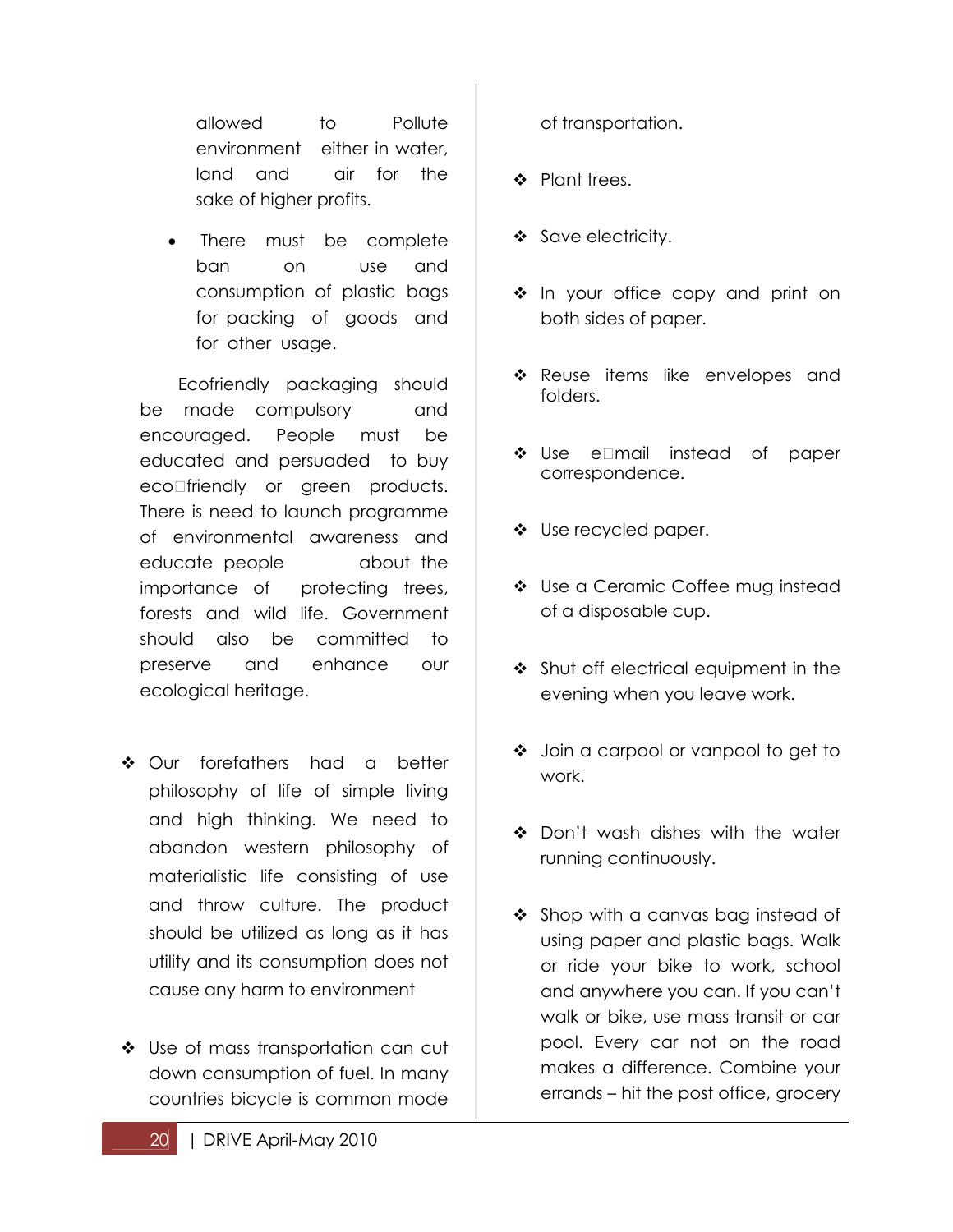#### store and bakery in one trip.

Going green is easier than you think. There are little things you can do everyday to help reduce green house gases and make a less harmful impact on the environment.

**Sunil V. Chaudhary**

**Lecturer**

**SEMCOM V.V. Nagar.**

# **Brief Introduction to Communicate Language Teaching**

There are many ways to teach language. One is called Communicative Language Teaching (CLT). The goal of CLT is to enable students to communicate in the target language. The method is learnerDcentered, with an emphasis on communicative activities that mimic real life interactions.

#### **Learner**□Centered

The role of the instructor in CLT is quite different from traditional teaching methods. In a traditional classroom, the teacher is in charge and controls the learning. The teacher gives knowledge; the students receive knowledge. The teacher speaks; the students listen. The teacher is active; the students are passive. This is called a teacher centered model of education.

In CLT, on the other hand, the students are much more active learners. The amount of 'student talk time' in the class increases, while the amount of 'teacher talk time' decreases. In the CLT class, the teacher serves more as a facilitator, setting up activities that require students to communicate with one another. The teacher may also act as a  $co\square$ communicator, participating in two**Dway exchanges with the students.** Finally, the teacher encourages students to express their own ideas and opinions, thereby stimulating their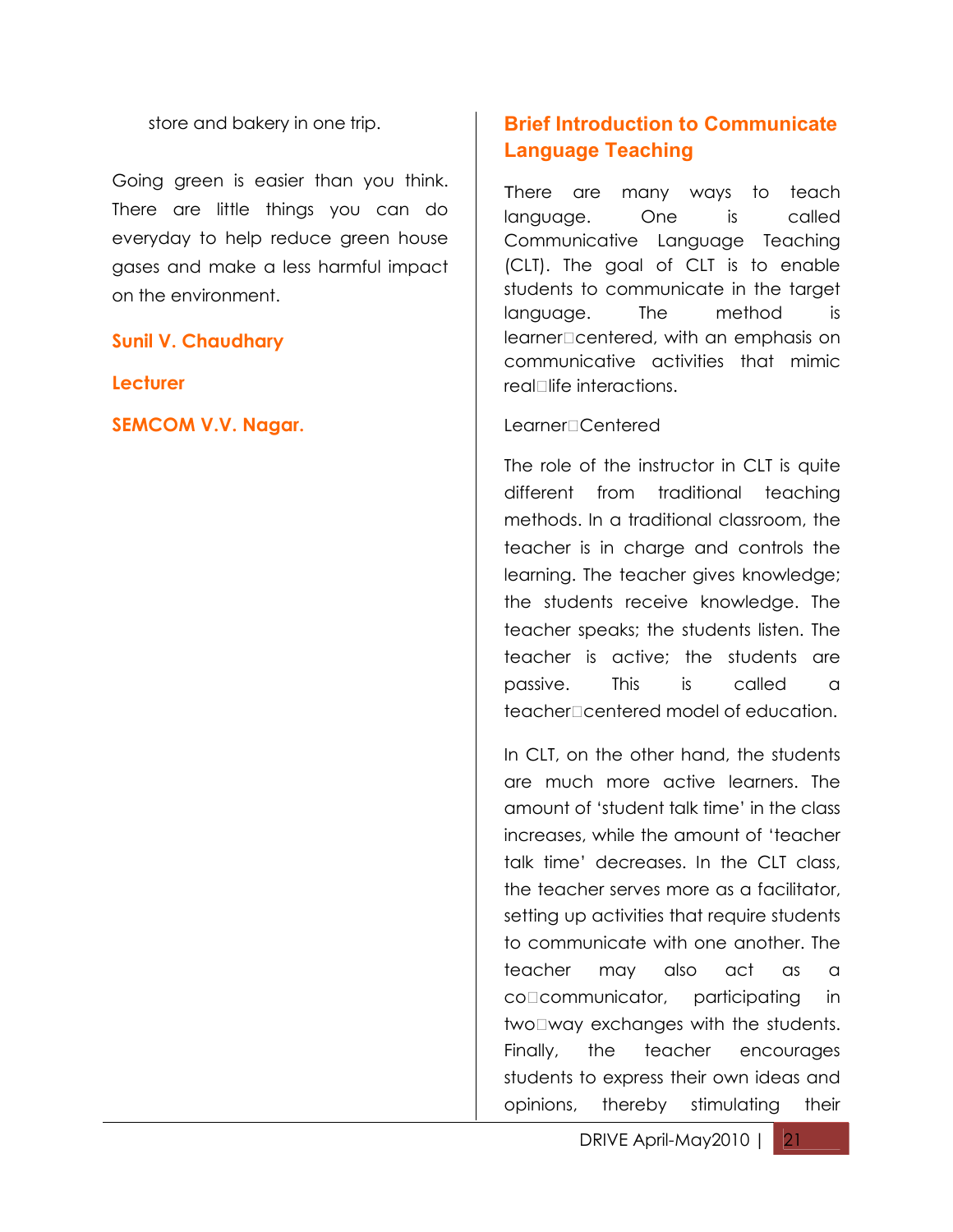interests in a topic and motivating them to speak. The more students speak the more confidence they will have in using the language.

#### Communicative Activities

Language is used for communication. For this reason, CLT makes use of communication to teach languages. Whereas traditional language teaching places a lot of emphasis on grammar rules and verb conjunctions, CLT emphasizes reallife situations and communication in context. While grammar is still important in the CLT classroom, the emphasis is on communicating a message.

If students feel that they are learning to do something useful with the language, then they will be more motivated to study. In CLT, therefore, students practice reallife situations, such as buying food at the market or asking someone for directions. In these exercises is on fluency, and the goal is for the student to communicate his or her needs and thoughts, without worrying about having perfect grammar. Errors may be tolerated during the activity, and corrected after the activity is over.

Pair work and group work is used extensively in a CLT classroom, so that all students have plenty of opportunity to practice the target language.

Some typical activities in a CLT classroom include:

- Group projects and presentations
- Role play
- **Interviews**
- Information exchange
- Games
- Surveys
- Problem
- solving tasks

The common feature of all these activities is that they require students to communicate in the target language in order to complete the activity.

#### **Milan Pandya**

**Lecturer**

**SEMCOM, V V Nagar**